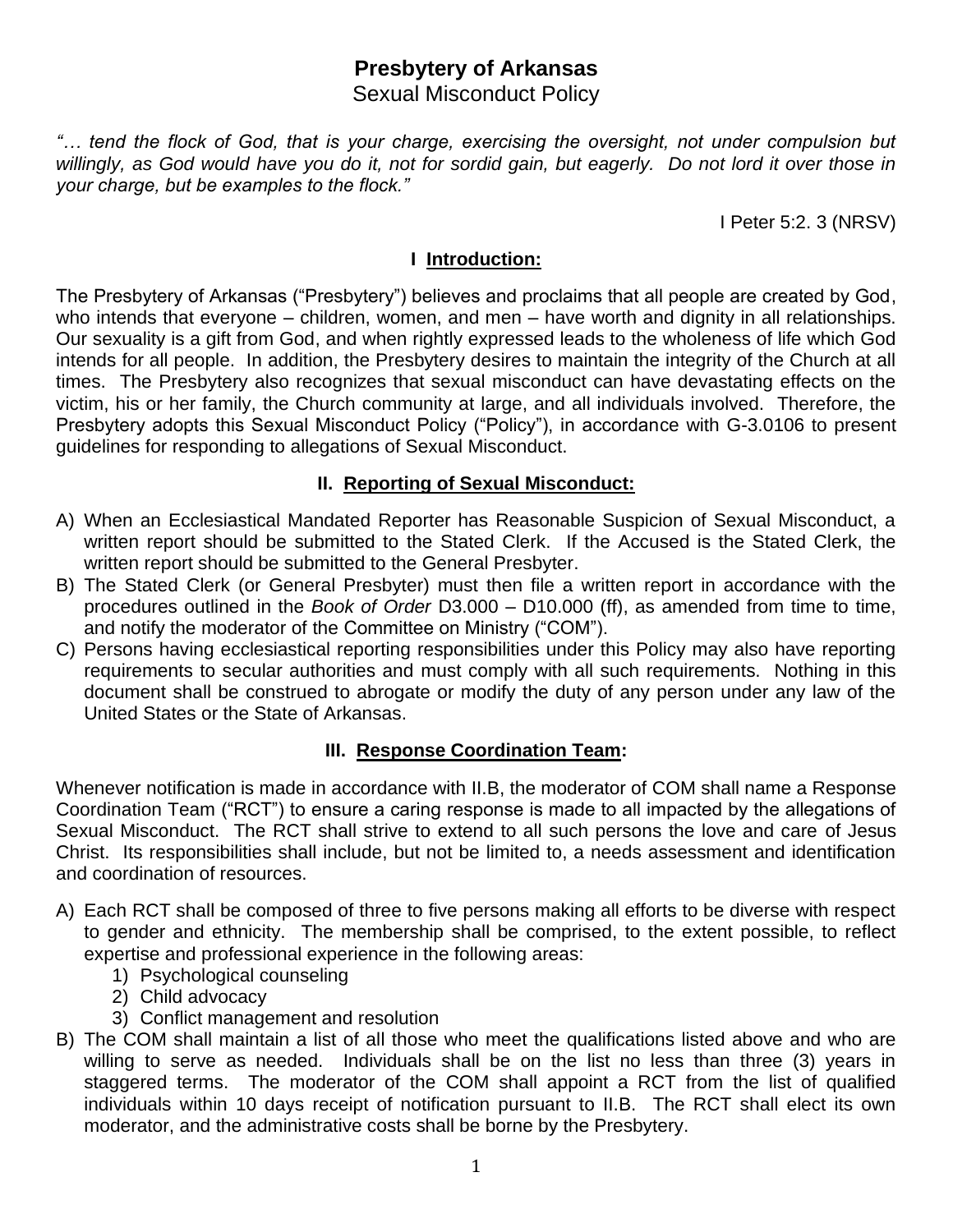- C) The task of each RCT shall be to ensure, as much as possible, the competent pastoral care of all persons impacted by an allegation of Sexual Misconduct as described in Section IV: Meeting the Needs of All Involved.
- D) Each RCT, on its own initiative and in its own judgment, will decide when the need for care is ended. The RCT will inform the COM if the need for care extends beyond twelve (12) months. The RCT shall prepare a summary report of its actions and submit it to the Stated Clerk.

# **IV. Meeting the Needs of All Involved:**

When there are allegations of Sexual Misconduct there are needs that have to be met for the good of all persons, groups, and entities. The RCT will not investigate the allegation or in any way function as an investigating committee for disciplining an Accused, but should confine itself to coordinating a process that will meet the specific needs of Victims and their families (if any), the Accused and family (if any), employing entities, congregations, and councils:

# *A. The Needs of the Victim*

The RCT should assure that adequate treatment and care are available for the Victim and the Victim's family. Sometimes the Victim or family is so angry and alienated from the church that offers of help may be perceived as insincere or as attempts of a cover-up. If the Victim or family at first refuses the RCT should continue to offer help.

The extent of the damage to a Victim will vary from person to person and is influenced by such factors as the degree or severity of abuse, the age and emotional condition of the Victim, human dynamics, and the importance of the Victim's religious faith. The RCT is to assume in all cases that the Victim has been wounded by the experience.

Feelings of guilt, shame, anger, mistrust, lowered self-esteem, unworthiness, and feelings of alienation from God, self, the religious community, and family are frequent injuries suffered by a Victim. It is important for the RCT to be sensitive to the Victim's pain and need for healing and to act by making appropriate pastoral care available.

The following may be needs of the Victim:

1. To be heard and taken seriously.

From the time that Reasonable Suspicion exists, the Victim should receive immediate attention and serious consideration from all church representatives.

#### 2. To receive pastoral and therapeutic support.

The Victim may require spiritual and professional assistance as a result of Sexual Misconduct. The RCT should offer to help arrange for such support from a minister of the Word and Sacrament and/or therapist, if the Victim desires. Discussions with such people would be confidential, privileged conversations.

3. To be informed about church process and progress with regard to the accusation.

One member of the RCT should be the church contact person for the Victim. Frequently this contact person will give the victim information as to what is happening in the church as a result of the allegation of Sexual Misconduct, and disclose the progress of the discipline process to the extent possible.

#### *B. The Needs of the Accuser*

Attention should also be paid to the needs of the Accuser by applying the steps listed above as needed.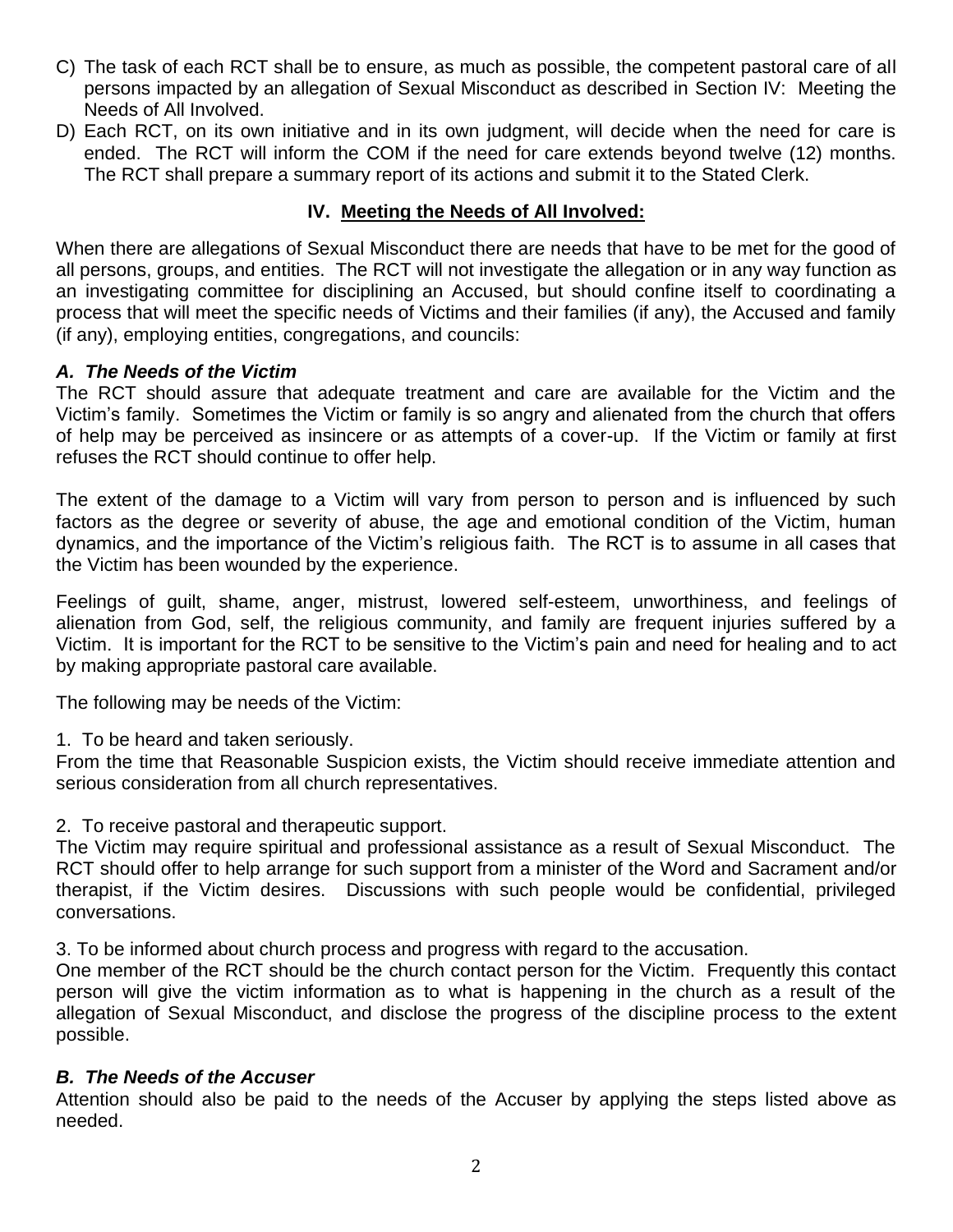# *C. The Needs of the Accused*

The RCT shall offer treatment and care for the Accused and the Accused's family as well as the Victim and the Victim's family. Feelings of guilt, shame, anger, mistrust, lowered self-esteem, depression, unworthiness, and feelings of alienation from God, self, the religious community, and family are often experienced by the Accused. In addition, there may be the fear of job loss, incarceration, and indignation if an allegation is false.

When a person is found not guilty of charges of Sexual Misconduct it is important for the RCT to see, as widely as possible within their power, that the decision is disseminated, unless doing so would further injure the Accused.

### 1. Personal Care

Whether the allegations about the Accused are eventually found to be true or not, the Accused deserves to be treated with Christian kindness and respect. The RCT may suggest that the Accused seek spiritual support or professional counseling. People in staff positions should not engage in personal counseling of the Accused because of their potential involvement in the disciplinary process.

# 2. Economic Security and Care for the Family of the Accused

When an allegation of Sexual Misconduct has been made the economic security of the Accused is directly threatened, along with reputation, career, and family relationships. The Committee on Ministry can be of assistance. The RCT may alert the COM to the possible spiritual, emotional, and financial needs of the family of the Accused and recommend expert resources.

# *D. The Needs of a Congregation or Employing Entity in a Context of Sexual Misconduct*

The RCT should be aware of the problems a congregation or employing entity may experience following allegations of Sexual Misconduct. The allegations may polarize the congregation or employing entity, damage morale, create serious internal problems, and even limit the trust a congregation may place in succeeding ministers of the Word and Sacrament. Efforts should be taken to recognize and identify the problems and heal any damage that may be done to the congregation or employing entity.

#### 1. Pastoral Care

Members and staff of the congregation will need pastoral care. The minister of the Word and Sacrament of the congregation, if not previously trained in this specialty area, should consult with denominational specialists who will advise how to proceed, and any anticipated problems. The RCT should provide information regarding appropriate denominational specialists to all teaching elder(s) of the congregation, except any minister of the Word and Sacrament who is an Accused.

#### 2. Information About the Case

Members of the congregation may need opportunities both to receive and give information, and the RCT should facilitate such opportunities. Such opportunities may include appropriate meetings with individuals, small groups, or the whole congregation. Such meetings should provide information about Sexual Misconduct in general, Presbyterian polity and judicial processes, and how others who may have been victimized may be heard and ministered to. A minister of the Word and Sacrament may perform these functions as long as that minister of the Word and Sacrament is not the Accused. At such meetings one may expect members to vent their feelings. An opportunity for this to happen should be provided. If this venting does not take place then it may create serious problems for the future of the congregation, for future ministers of the Word and Sacrament, and for the council.

#### 3. Resource Persons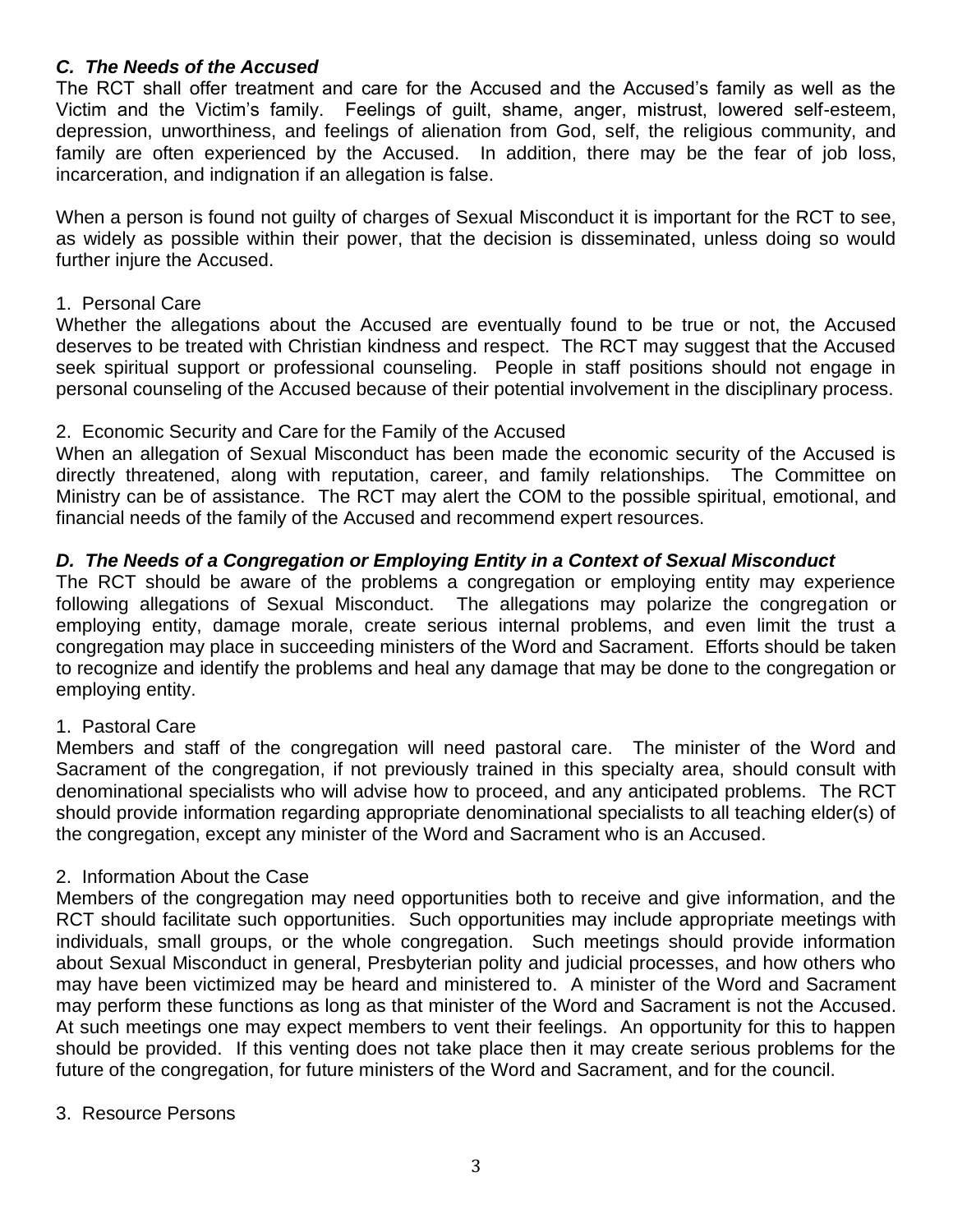In light of the above needs, the RCT may recommend persons whose services would be valuable to a congregation in the context of Sexual Misconduct: a trained transitional pastor, a Committee on Ministry representative knowledgeable in polity and the effects of Sexual Misconduct in the church, and/or a consultant or therapist with knowledge and experience in dealing with Sexual Misconduct.

# **V. Risk Management**

# *A. Insurance*

The Presbytery shall regularly consult with its liability insurance carriers about coverage for the activities and programs it operates or sponsors, and the duties and responsibilities of officers, employees, and volunteers.

# *B. Employment Practices*

# 1. Record Keeping

Accurate record keeping is an essential part of the hiring and supervision practices of churches, councils, and related entities. The Presbytery should maintain a personnel file on all Covered Persons. The file should contain employment questionnaires and criminal background checks.

# 2. Prescreening Applicants

The Presbytery shall establish thorough and consistent hiring practices. If an applicant is unknown to the Presbytery the Presbytery should confirm the applicant's identity by requiring photographic identification, such as a driver's license. The Council should perform a background check on all Covered Persons, including a national criminal background check. Part of pre-employment screening should include specific questions related to discovering previous allegations of Sexual Misconduct.

#### 3. References

The employing council, or entity, is responsible for contacting references for prospective ministers of the Word and Sacrament, employees, or volunteers. A written record of conversations or correspondence with references should be kept in the minister of the Word and Sacraments' or employee's personnel file.

If false or misleading information is given by the applicant, or relevant information is withheld, the applicant should be eliminated from consideration.

Applicants should be informed of negative comments regarding Sexual Misconduct and shall be given an opportunity to submit additional references or to give other evidence to correct or respond to harmful information obtained from a reference.

The person within any council, or entity authorized to give a reference for any person, shall, if asked to give such a reference, give truthful and complete information regarding allegations, inquiries, and administrative or disciplinary action related to Sexual Misconduct of the applicant.

# **VI. Educating and Training – Awareness**

The Presbytery shall appoint appropriate committees to regularly train and educate Covered Persons using educational materials or courses on preventing, identifying, and responding to Sexual Misconduct.

> *Revised June 3, 2017 Revised November 10, 2017*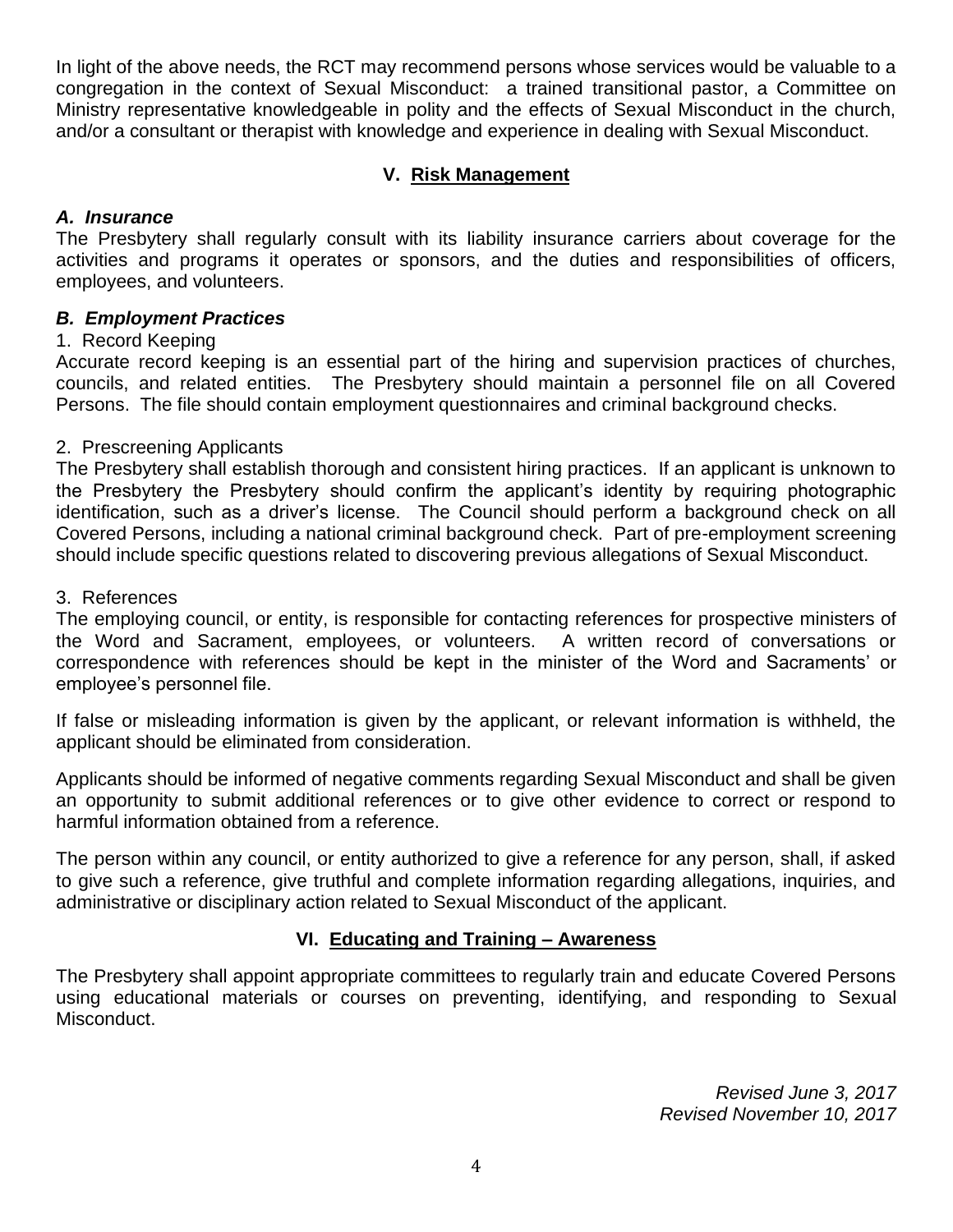# **Appendix A**

# **Definitions**

Accused – Covered Person against whom an allegation of Sexual Misconduct is made.

Accuser – Person claiming knowledge of Sexual Misconduct by a Covered Person.

Child Sexual Abuse – Any contact or interaction between a child (a person under the age of 18) and an adult when the child is being used for the sexual stimulation of the adult person or of a third person. The behavior may or may not involve touching. Such contact or interaction between a child and an adult is always considered to be Child Sexual Abuse regardless of whether consented to by the child or not.

Commissioned Ruling Elder – Ruling elder commissioned to limited pastoral service. (G-2.1001)

Council – In this Policy, Presbytery serving as a corporate expression of the church within a certain district and composed of all the congregations, ministers of the Word and Sacrament, Commissioned ruling elders, and certified Christian educators who are ruling elders within that district. (G-3.0301)

Covered Person – any minister of the Word and Sacrament, commissioned ruling elder, certified Christian educator, or Employee.

Ecclesiastical Mandated Reporter – All Covered Persons are designated by the Presbytery as Ecclesiastical Mandated Reporters.

Employee – Persons who are hired or called to work for salary or wages by the Presbytery.

Minister of the Word and Sacrament – Ordained pastors, ministers in validated ministries, honorably retired pastors, and at-large presbyters. (G-2.0501)

Reasonable Suspicion – A subjective criterion that refers to a belief or opinion based on facts or circumstances that are sufficient to cause a prudent person to believe that an act of Sexual Misconduct may have been committed.

Response Coordination Team – A body constituted by the Presbytery to respond to the needs of persons impacted by allegations of Sexual Misconduct.

Sexual Harassment – Unwelcome sexual advances, requests for sexual favors, and other verbal or physical conduct of a sexual nature constitute sexual harassment when:

- 1. submission to such conduct is made either explicitly or implicitly a term or a condition of an individual's employment or their continued status in an institution;
- 2. submission to or rejection of such conduct by an individual is used as the basis for employment decisions affecting such individual; or
- 3. such conduct has the purpose or effect of unreasonably interfering with an individual's work performance by creating an intimidating, hostile, or offensive working environment

Sexual Misconduct – A comprehensive term used in this Policy with respect to the following actions by a Covered Person with respect to an individual with which such Covered Person has a professional, ministerial, or employment relationship:

1. Child Sexual Abuse, as defined above.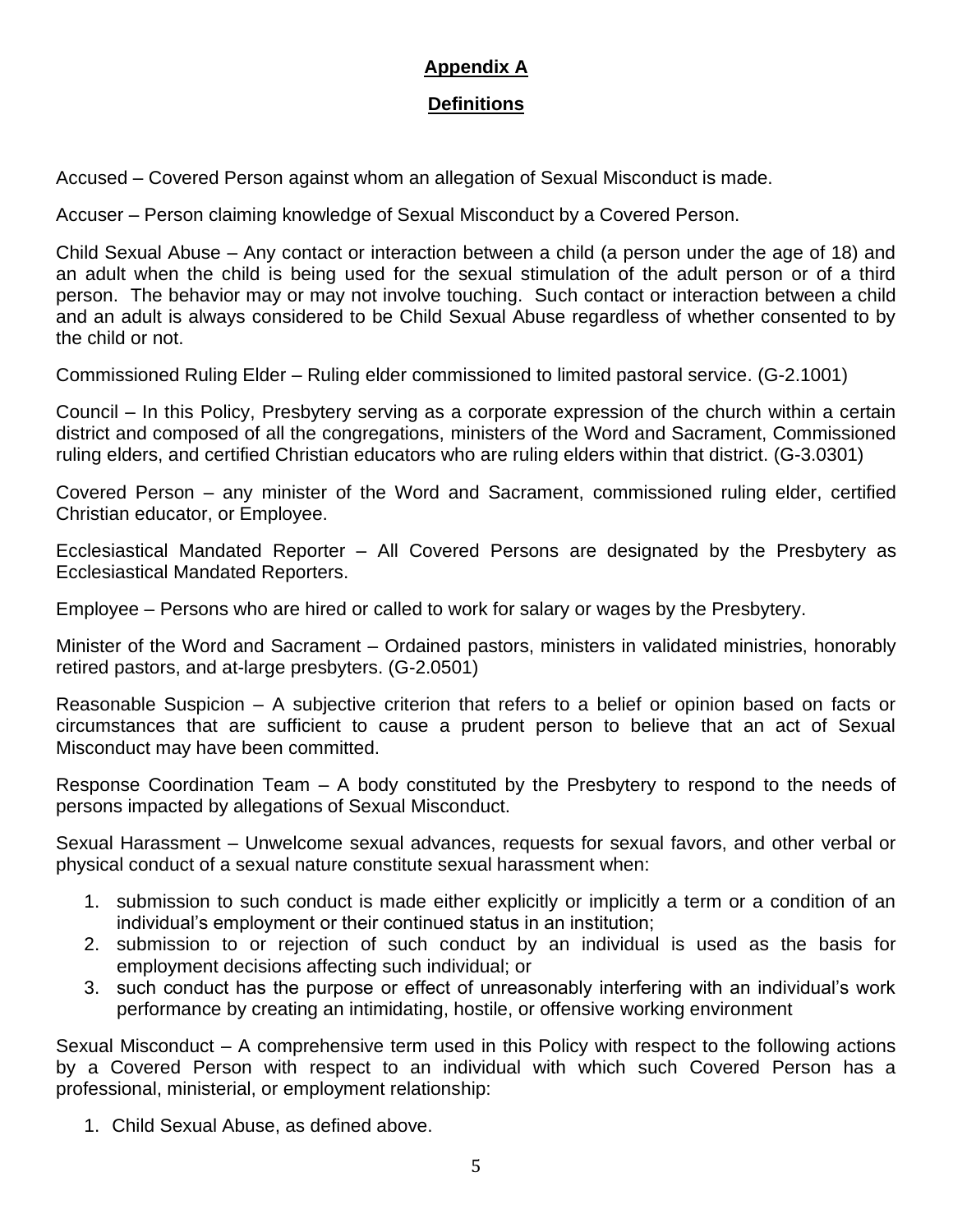- 2. Sexual Harassment, as defined above.
- 3. Rape or sexual contact by force, threat, or intimidation.
- 4. Sexual conduct (such as offensive, obscene, or suggestive language or behavior, unacceptable visual contact, unwelcome touching or fondling) that is injurious to the physical or emotional health of another.
- 5. Sexual Malfeasance, which is defined as sexual conduct within a ministerial, employment, or professional relationship. Sexual Malfeasance includes unwelcome sexual advances, requests for sexual favors, and verbal or physical conduct of a sexual nature. This definition is not meant to cover relationships between spouses, nor is it meant to restrict church professionals from having normal, social, intimate, or marital relationships.
- 6. Sexual Abuse as defined in the *Book of Order*, D-10.0401c, as amended from time to time.

Victim – A person who is alleged to have been the object of Sexual Misconduct.

*Revised June 3, 2017 Revised November 10, 2017*